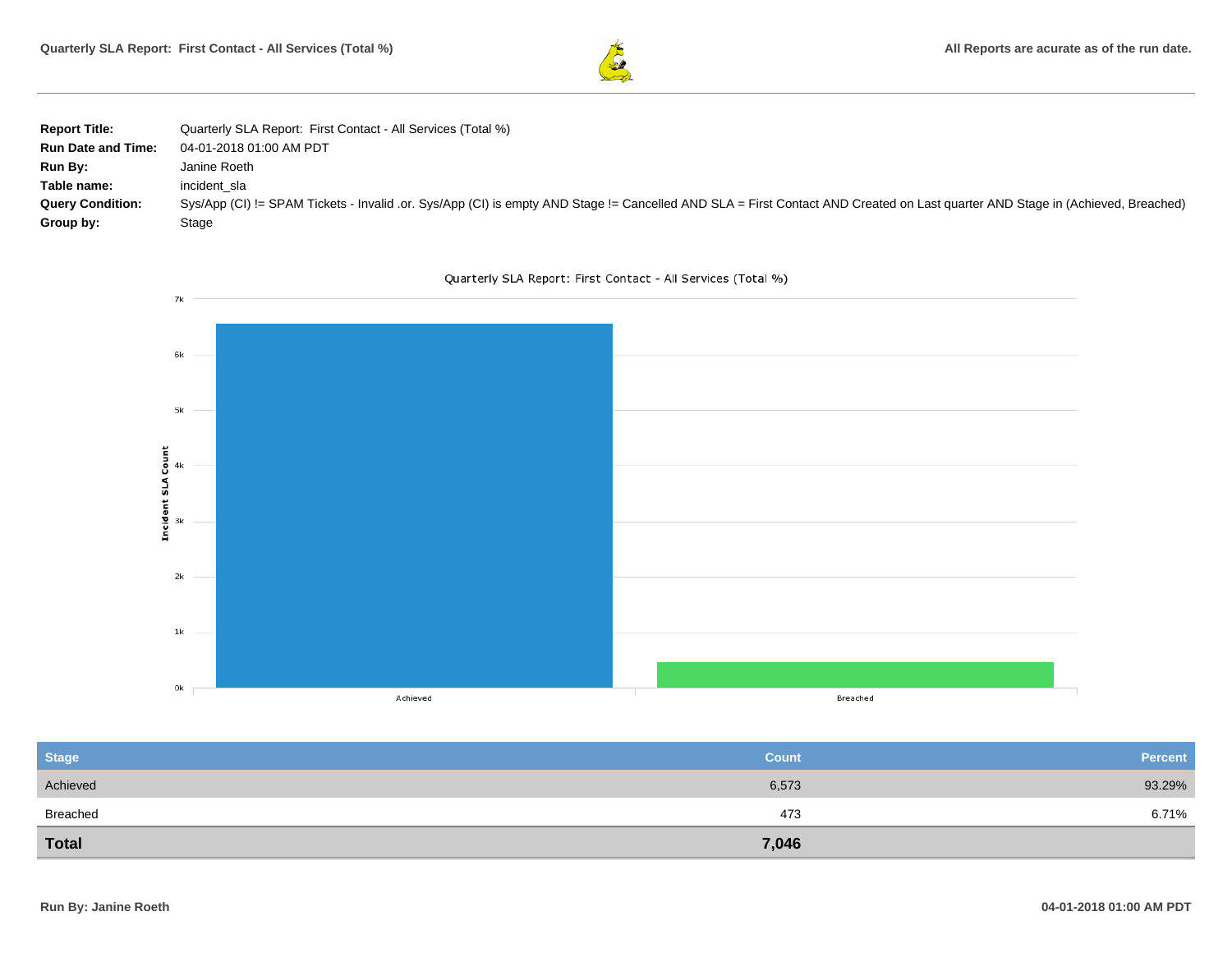

| <b>Report Title:</b>      | Quarterly SLA Report: First Contact - All Services                                                                                                                             |
|---------------------------|--------------------------------------------------------------------------------------------------------------------------------------------------------------------------------|
| <b>Run Date and Time:</b> | 04-01-2018 01:00 AM PDT                                                                                                                                                        |
| <b>Run By:</b>            | Janine Roeth                                                                                                                                                                   |
| Table name:               | incident sla                                                                                                                                                                   |
| <b>Query Condition:</b>   | Sys/App (CI) != SPAM Tickets - Invalid .or. Sys/App (CI) is empty AND Stage != Cancelled AND SLA = First Contact AND Created on Last quarter AND Stage in (Achieved, Breached) |
| Group by:                 | Service                                                                                                                                                                        |





| <b>Service Totals</b>                    | <b>Count Totals</b> | <b>Percent</b> |
|------------------------------------------|---------------------|----------------|
| <b>Accounts and Passwords Total</b>      | 1,732               | 24.58%         |
| <b>Desktop Support (SDS) Total</b>       | 627                 | $8.9\%$        |
| <b>UC System Wide Applications Total</b> | 581                 | 8.25%          |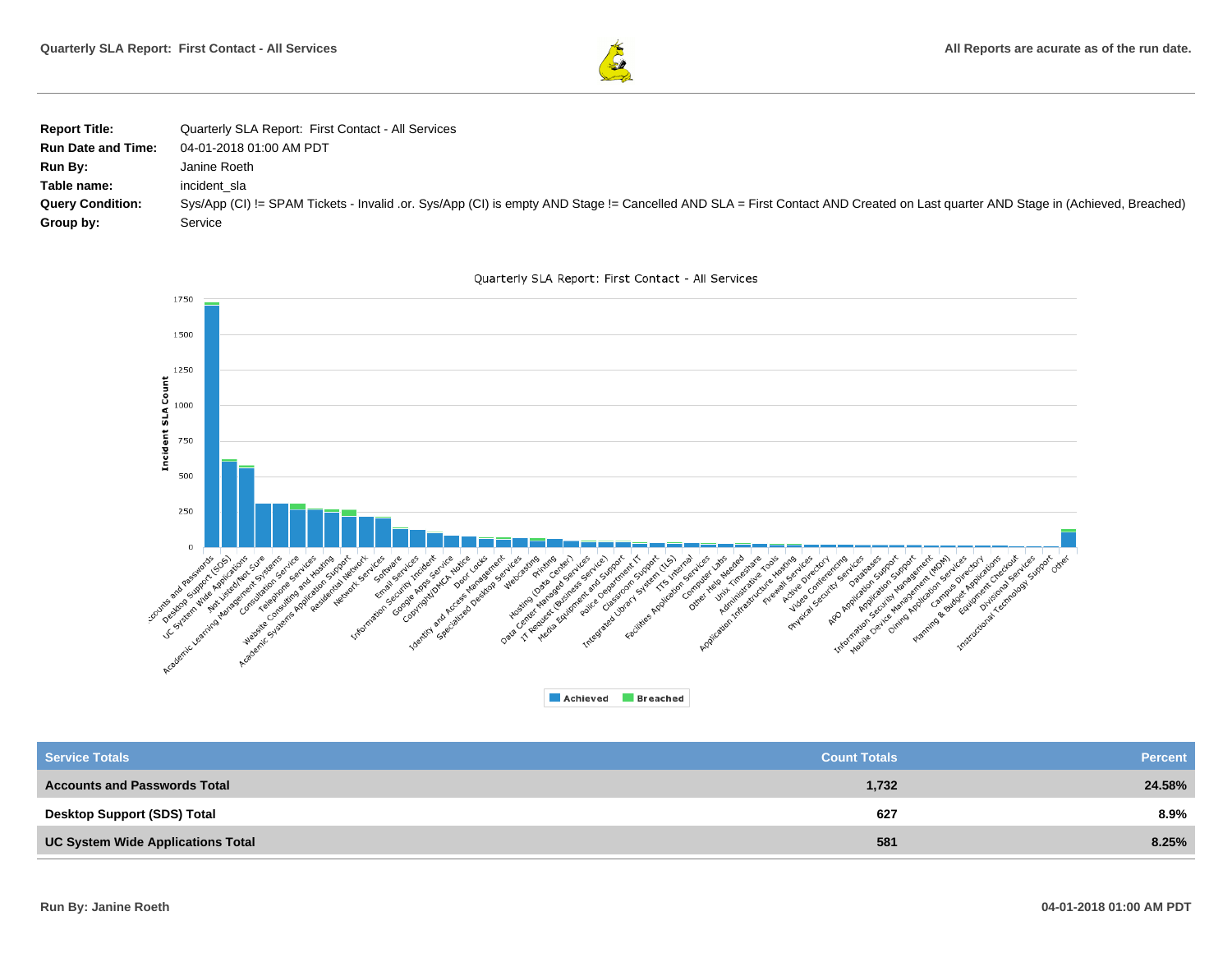



| <b>Service Totals</b>                                       | <b>Count Totals</b> | <b>Percent</b> |
|-------------------------------------------------------------|---------------------|----------------|
| .Not Listed/Not Sure Total                                  | 320                 | 4.54%          |
| <b>Academic Learning Management Systems</b><br><b>Total</b> | 318                 | 4.51%          |
| <b>Consultation Service Total</b>                           | 315                 | 4.47%          |
| <b>Telephone Services Total</b>                             | 280                 | 3.97%          |
| <b>Website Consulting and Hosting Total</b>                 | 274                 | 3.89%          |
| <b>Academic Systems Application Support Total</b>           | 270                 | 3.83%          |
| <b>Residential Network Total</b>                            | 227                 | 3.22%          |
| <b>Network Services Total</b>                               | 218                 | 3.09%          |
| <b>Software Total</b>                                       | 141                 | $2\%$          |
| <b>Email Services Total</b>                                 | 132                 | 1.87%          |
| <b>Information Security Incident Total</b>                  | 110                 | 1.56%          |
| <b>Google Apps Service Total</b>                            | 93                  | 1.32%          |
| <b>Copyright/DMCA Notice Total</b>                          | 77                  | 1.09%          |
| <b>Door Locks Total</b>                                     | 71                  | 1.01%          |
| Identity and Access Management Total                        | 71                  | 1.01%          |
| <b>Specialized Desktop Services Total</b>                   | $71$                | 1.01%          |
| <b>Webcasting Total</b>                                     | 67                  | 0.95%          |
| <b>Printing Total</b>                                       | 66                  | 0.94%          |
| <b>Hosting (Data Center) Total</b>                          | 55                  | 0.78%          |
| Data Center Managed Services Total                          | 53                  | 0.75%          |
| <b>IT Request (Business Service) Total</b>                  | 47                  | 0.67%          |
| <b>Media Equipment and Support Total</b>                    | 47                  | 0.67%          |
| <b>Police Department IT Total</b>                           | 39                  | 0.55%          |
| <b>Classroom Support Total</b>                              | 37                  | 0.53%          |
| Integrated Library System (ILS) Total                       | 37                  | 0.53%          |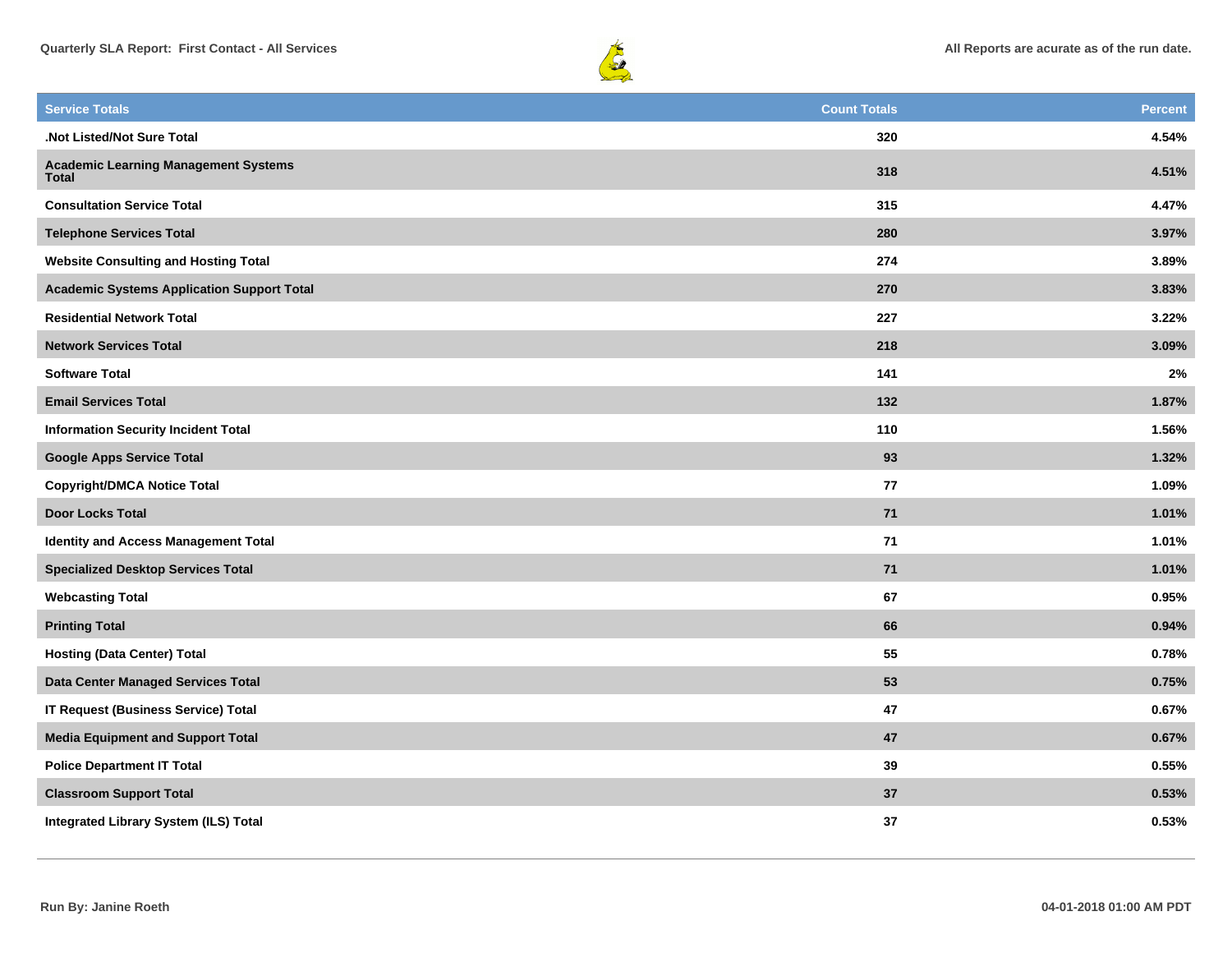



| <b>Service Totals</b>                           | <b>Count Totals</b> | <b>Percent</b> |
|-------------------------------------------------|---------------------|----------------|
| <b>ITS Internal Total</b>                       | 37                  | 0.53%          |
| <b>Facilities Application Services Total</b>    | 36                  | 0.51%          |
| <b>Computer Labs Total</b>                      | 34                  | 0.48%          |
| <b>Other Help Needed Total</b>                  | 32                  | 0.45%          |
| <b>Unix Timeshare Total</b>                     | 32                  | 0.45%          |
| <b>Administrative Tools Total</b>               | 31                  | 0.44%          |
| <b>Application Infrastructure Hosting Total</b> | 31                  | 0.44%          |
| <b>Firewall Services Total</b>                  | 31                  | 0.44%          |
| <b>Active Directory Total</b>                   | 28                  | 0.4%           |
| <b>Video Conferencing Total</b>                 | 28                  | 0.4%           |
| <b>Physical Security Services Total</b>         | 24                  | 0.34%          |
| <b>Databases Total</b>                          | 23                  | 0.33%          |
| <b>APO Application Support Total</b>            | 21                  | 0.3%           |
| <b>Application Support Total</b>                | 21                  | 0.3%           |
| <b>Information Security Management Total</b>    | 21                  | 0.3%           |
| Mobile Device Management (MDM) Total            | 21                  | 0.3%           |
| <b>Dining Application Services Total</b>        | 18                  | 0.26%          |
| <b>Campus Directory Total</b>                   | 17                  | 0.24%          |
| <b>Planning &amp; Budget Applications Total</b> | 17                  | 0.24%          |
| <b>Equipment Checkout Total</b>                 | 14                  | 0.2%           |
| <b>Divisional Services Total</b>                | 12                  | 0.17%          |
| <b>Instructional Technology Support Total</b>   | 10                  | 0.14%          |
| <b>Other Total</b>                              | 131                 | 1.86%          |

| <b>Service</b>                | <b>Stage</b> | Count | Percent |
|-------------------------------|--------------|-------|---------|
| <b>Accounts and Passwords</b> | Achieved     | 1,711 | 98.79%  |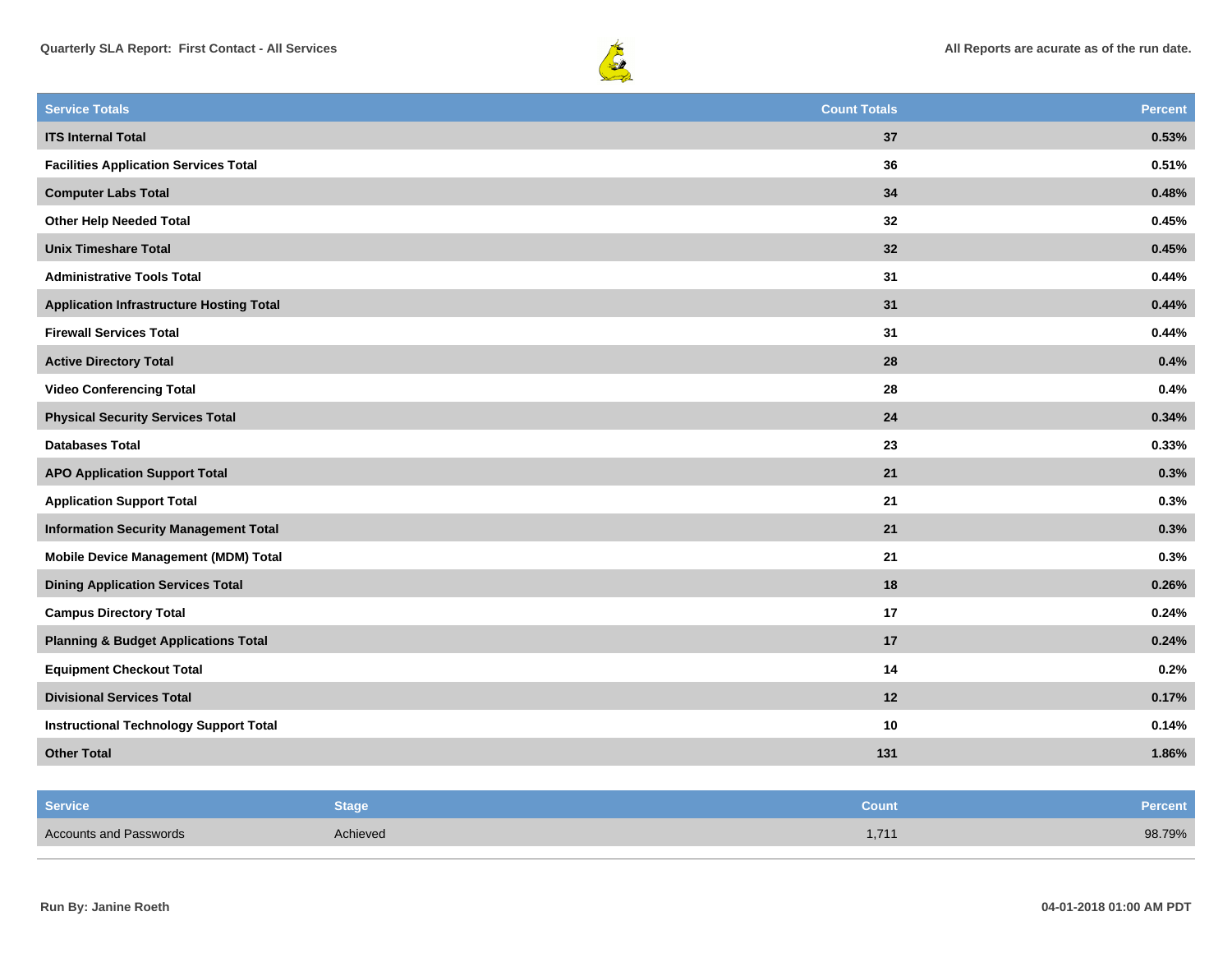

| <b>Service</b>                       | <b>Stage</b> | <b>Count</b>     | Percent |
|--------------------------------------|--------------|------------------|---------|
|                                      | Breached     | $21$             | 1.21%   |
|                                      |              |                  |         |
| Desktop Support (SDS)                | Achieved     | 608              | 96.97%  |
|                                      | Breached     | 19               | 3.03%   |
|                                      |              |                  |         |
| <b>UC System Wide Applications</b>   | Achieved     | 560              | 96.39%  |
|                                      | Breached     | 21               | 3.61%   |
|                                      |              |                  |         |
| .Not Listed/Not Sure                 | Achieved     | 315              | 98.44%  |
|                                      | Breached     | $\sqrt{5}$       | 1.56%   |
|                                      |              |                  |         |
| Academic Learning Management Systems | Achieved     | 312              | 98.11%  |
|                                      | Breached     | $\,6\,$          | 1.89%   |
|                                      |              |                  |         |
| <b>Consultation Service</b>          | Achieved     | 269              | 85.4%   |
|                                      | Breached     | $\sqrt{46}$      | 14.6%   |
|                                      |              |                  |         |
| <b>Telephone Services</b>            | Achieved     | 271              | 96.79%  |
|                                      | Breached     | $\boldsymbol{9}$ | 3.21%   |
|                                      |              |                  |         |
| Website Consulting and Hosting       | Achieved     | 248              | 90.51%  |
|                                      | Breached     | 26               | 9.49%   |
|                                      |              |                  |         |
| Academic Systems Application Support | Achieved     | 219              | 81.11%  |
|                                      | Breached     | 51               | 18.89%  |
|                                      |              |                  |         |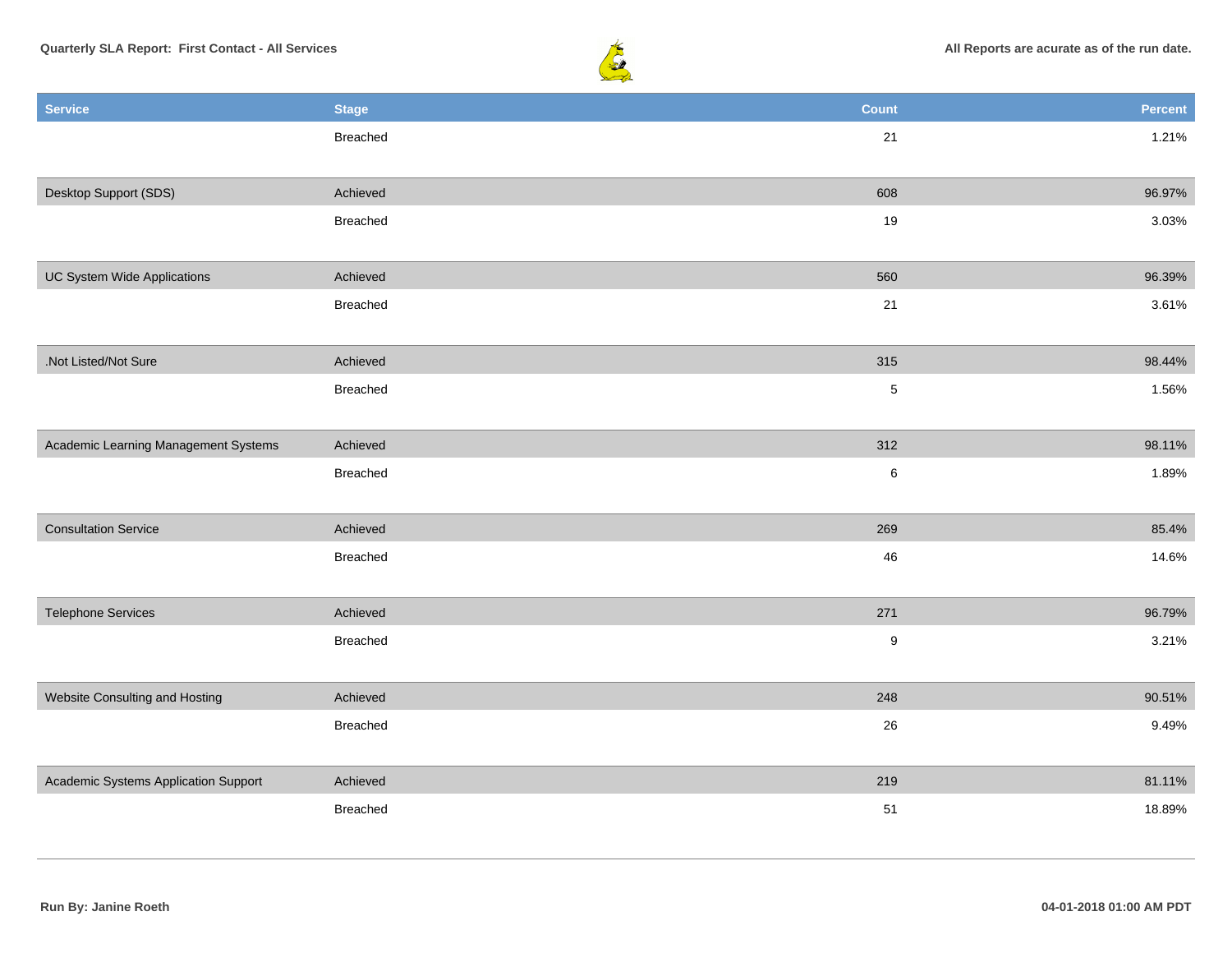

| <b>Service</b>                 | <b>Stage</b>    | <b>Count</b>     | Percent |
|--------------------------------|-----------------|------------------|---------|
| <b>Residential Network</b>     | Achieved        | 220              | 96.92%  |
|                                | Breached        | $\overline{7}$   | 3.08%   |
|                                |                 |                  |         |
| <b>Network Services</b>        | Achieved        | 208              | 95.41%  |
|                                | <b>Breached</b> | $10$             | 4.59%   |
|                                |                 |                  |         |
| Software                       | Achieved        | 130              | 92.2%   |
|                                | Breached        | 11               | 7.8%    |
|                                |                 |                  |         |
| <b>Email Services</b>          | Achieved        | 129              | 97.73%  |
|                                | <b>Breached</b> | $\sqrt{3}$       | 2.27%   |
|                                |                 |                  |         |
| Information Security Incident  | Achieved        | 101              | 91.82%  |
|                                | Breached        | $\boldsymbol{9}$ | 8.18%   |
|                                |                 |                  |         |
| Google Apps Service            | Achieved        | 88               | 94.62%  |
|                                | Breached        | $\sqrt{5}$       | 5.38%   |
|                                |                 |                  |         |
| Copyright/DMCA Notice          | Achieved        | 76               | 98.7%   |
|                                | Breached        | $\mathbf{1}$     | 1.3%    |
|                                |                 |                  |         |
| Door Locks                     | Achieved        | 63               | 88.73%  |
|                                | Breached        | $\,8\,$          | 11.27%  |
|                                |                 |                  |         |
| Identity and Access Management | Achieved        | 61               | 85.92%  |
|                                | <b>Breached</b> | $10$             | 14.08%  |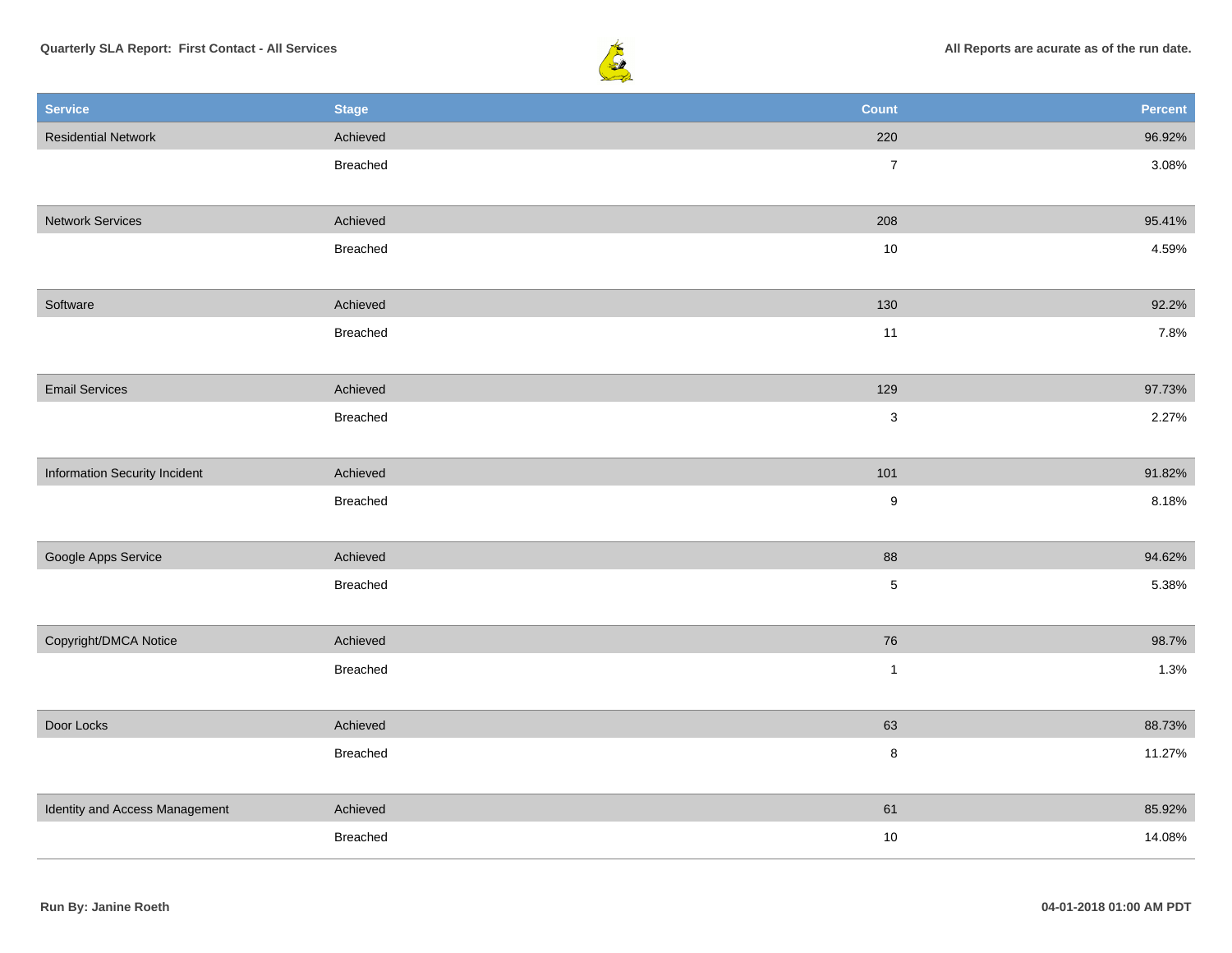



| <b>Service</b>                      | <b>Stage</b>    | <b>Count</b>   | Percent |
|-------------------------------------|-----------------|----------------|---------|
|                                     |                 |                |         |
| <b>Specialized Desktop Services</b> | Achieved        | 70             | 98.59%  |
|                                     | Breached        | $\mathbf{1}$   | 1.41%   |
|                                     |                 |                |         |
| Webcasting                          | Achieved        | 49             | 73.13%  |
|                                     | Breached        | 18             | 26.87%  |
|                                     |                 |                |         |
| Printing                            | Achieved        | 65             | 98.48%  |
|                                     | Breached        | $\mathbf{1}$   | 1.52%   |
|                                     |                 |                |         |
| Hosting (Data Center)               | Achieved        | $47\,$         | 85.45%  |
|                                     | Breached        | $\bf8$         | 14.55%  |
|                                     |                 |                |         |
| Data Center Managed Services        | Achieved        | 39             | 73.58%  |
|                                     | Breached        | 14             | 26.42%  |
|                                     |                 |                |         |
| IT Request (Business Service)       | Achieved        | 40             | 85.11%  |
|                                     | Breached        | $\overline{7}$ | 14.89%  |
|                                     |                 |                |         |
| Media Equipment and Support         | Achieved        | 40             | 85.11%  |
|                                     | <b>Breached</b> | $\bf 7$        | 14.89%  |
|                                     |                 |                |         |
| Police Department IT                | Achieved        | 29             | 74.36%  |
|                                     | Breached        | $10\,$         | 25.64%  |
|                                     |                 |                |         |
| Classroom Support                   | Achieved        | 35             | 94.59%  |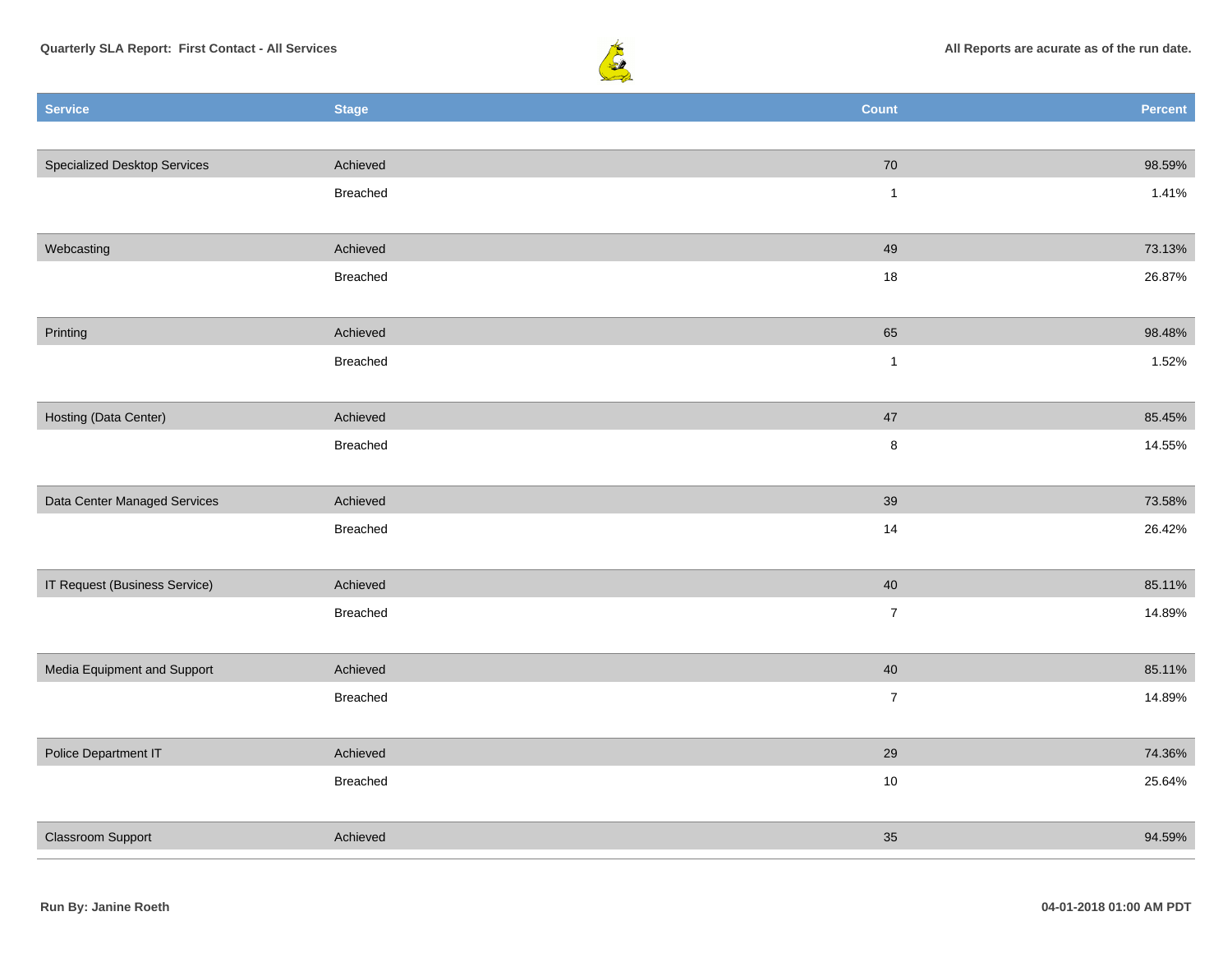

| <b>Service</b>                         | <b>Stage</b> | <b>Count</b>   | Percent |
|----------------------------------------|--------------|----------------|---------|
|                                        | Breached     | $\overline{2}$ | 5.41%   |
|                                        |              |                |         |
| Integrated Library System (ILS)        | Achieved     | 29             | 78.38%  |
|                                        | Breached     | $\bf8$         | 21.62%  |
|                                        |              |                |         |
| <b>ITS</b> Internal                    | Achieved     | 33             | 89.19%  |
|                                        | Breached     | $\overline{4}$ | 10.81%  |
|                                        |              |                |         |
| <b>Facilities Application Services</b> | Achieved     | 23             | 63.89%  |
|                                        | Breached     | 13             | 36.11%  |
|                                        |              |                |         |
| Computer Labs                          | Achieved     | 28             | 82.35%  |
|                                        | Breached     | $\,6\,$        | 17.65%  |
|                                        |              |                |         |
| Other Help Needed                      | Achieved     | 25             | 78.13%  |
|                                        | Breached     | $\overline{7}$ | 21.88%  |
|                                        |              |                |         |
| Unix Timeshare                         | Achieved     | 29             | 90.63%  |
|                                        | Breached     | $\mathbf{3}$   | 9.38%   |
|                                        |              |                |         |
| <b>Administrative Tools</b>            | Achieved     | 20             | 64.52%  |
|                                        | Breached     | 11             | 35.48%  |
|                                        |              |                |         |
| Application Infrastructure Hosting     | Achieved     | 21             | 67.74%  |
|                                        | Breached     | $10\,$         | 32.26%  |
|                                        |              |                |         |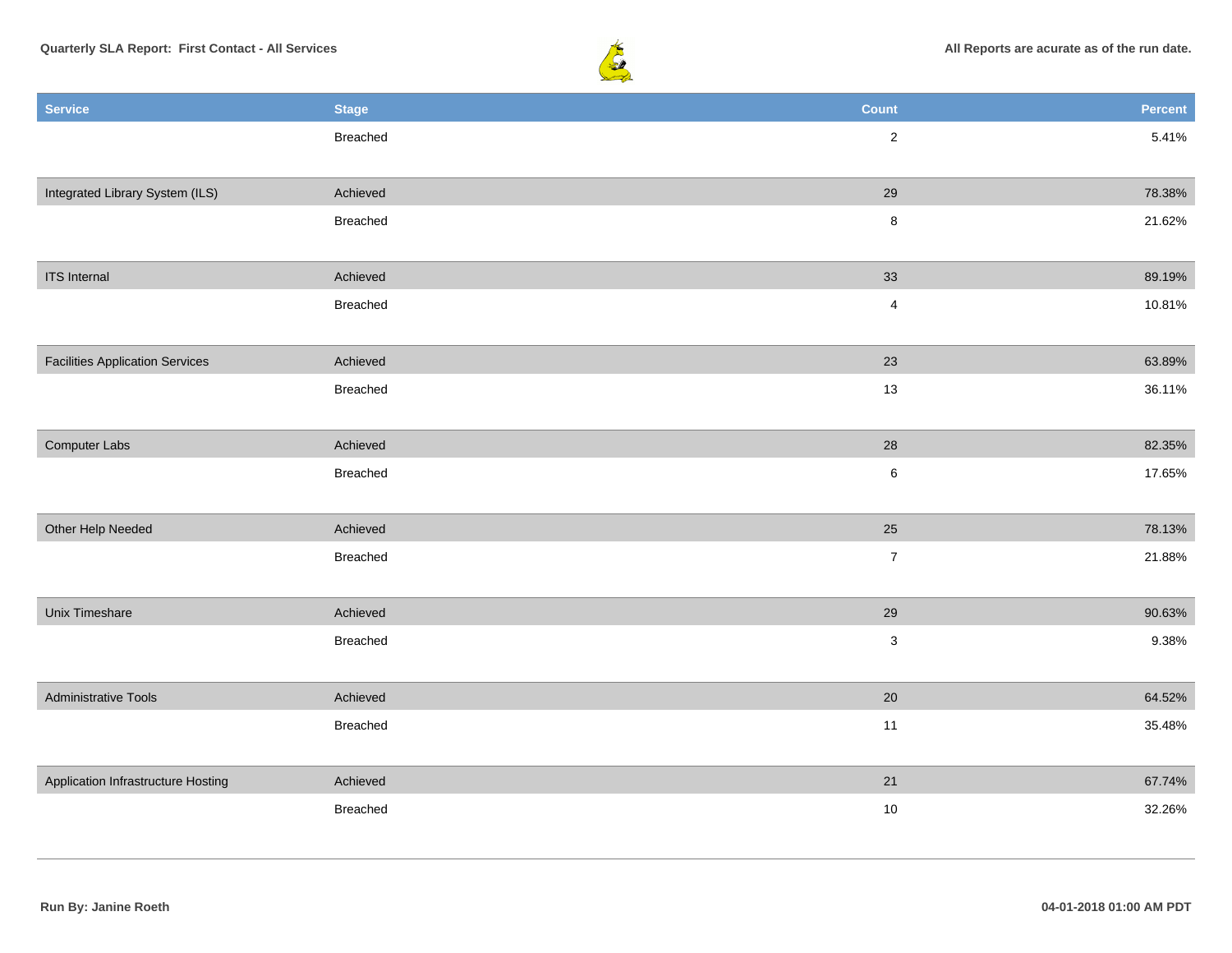

| <b>Service</b>                         | <b>Stage</b>    | <b>Count</b>     | Percent |
|----------------------------------------|-----------------|------------------|---------|
| <b>Firewall Services</b>               | Achieved        | 22               | 70.97%  |
|                                        | Breached        | $\boldsymbol{9}$ | 29.03%  |
|                                        |                 |                  |         |
| <b>Active Directory</b>                | Achieved        | 26               | 92.86%  |
|                                        | Breached        | $\sqrt{2}$       | 7.14%   |
|                                        |                 |                  |         |
| Video Conferencing                     | Achieved        | 25               | 89.29%  |
|                                        | Breached        | $\sqrt{3}$       | 10.71%  |
|                                        |                 |                  |         |
| <b>Physical Security Services</b>      | Achieved        | 21               | 87.5%   |
|                                        | <b>Breached</b> | $\mathbf{3}$     | 12.5%   |
|                                        |                 |                  |         |
| Databases                              | Achieved        | $18$             | 78.26%  |
|                                        | Breached        | $\sqrt{5}$       | 21.74%  |
|                                        |                 |                  |         |
| <b>APO Application Support</b>         | Achieved        | $21$             | 100%    |
|                                        |                 |                  |         |
| <b>Application Support</b>             | Achieved        | $18$             | 85.71%  |
|                                        | <b>Breached</b> | $\mathbf 3$      | 14.29%  |
|                                        |                 |                  |         |
| <b>Information Security Management</b> | Achieved        | 13               | 61.9%   |
|                                        | Breached        | $\bf 8$          | 38.1%   |
|                                        |                 |                  |         |
| Mobile Device Management (MDM)         | Achieved        | $16\,$           | 76.19%  |
|                                        | Breached        | $\sqrt{5}$       | 23.81%  |
|                                        |                 |                  |         |